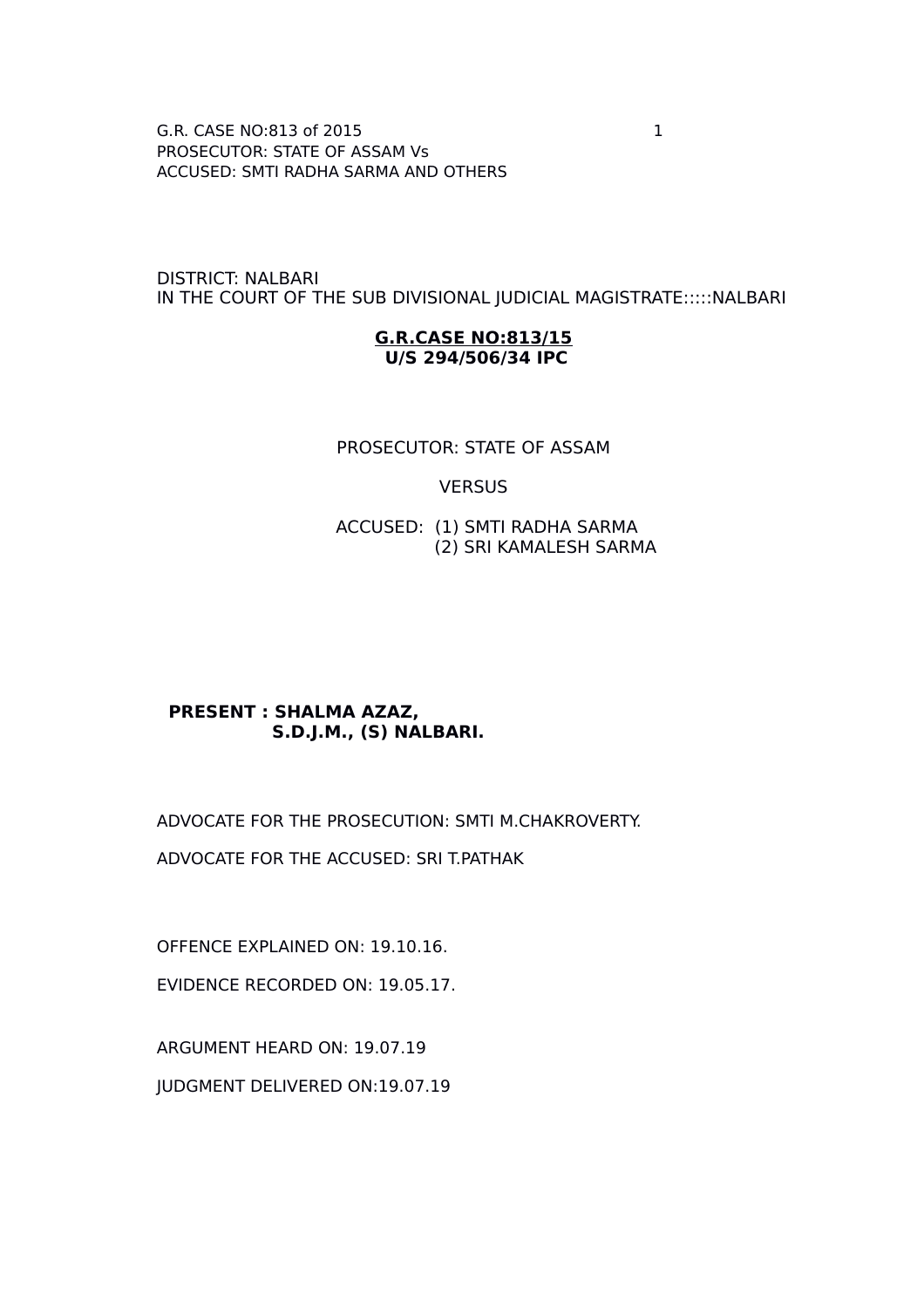### **JUDGMENT**

- 1. The prosecution in this case was launched by the lodging of the ejahar with the Officer in Charge of the Nalbari Police station, by the informant, Sri Kamal Kumar Jain on 04.06.15, against the accused persons, Smti Radha Sarma, Sri Kamalesh Sarma and Sri Chandan Barman, to the effect that, on 28.05.15, when the informant started construction of his wall, then the accused persons forcefully and illegally entered in to the land and broke the wall, and obstructed the workers and labourer from doing their work and threatened to kill them, if they again start work. Hence, the case.
- 2. The police upon receipt of the ejahar registered it as Nalbari Station case No.390/15 under sections 447/427/506/34 IPC and started investigation in the case. After completion of the investigation the police submitted charge sheet against the accused persons Smti Radha Sarma, Sri Kamalesh Sarma and Sri Chandan Barman, under section 294/506/34 IPC.
- 3. The accused persons were called upon to enter trial and after causing their appearance the copies of the relevant documents were furnished to the accused persons. On perusal of record the particulars of offence under section 294/506/34 IPC were read over and explained to the accused persons to which they pleaded not guilty and claimed to be tried.
- 4. The prosecution in support of its case examined two witnesses including the informant and one Sri Dharma Das. The evidence of the prosecution side was closed by my learned predecessor, as the other witnesses could not be found, and the prosecution failed to bring the Investigating Officer even after several attempts.
- 5. It is pertinent to mention herein that, during the pendency of this case the co-accused Sri Chandan Barman, absconded, as such, as per order dated 27.06.19, the accused Chandan Barman, was declared as an absconder, and the case was filed against coaccused Sri Chandan Barman. This case proceeded against the accused Smti Radha Sarma, and Sri Kamalesh Sarma.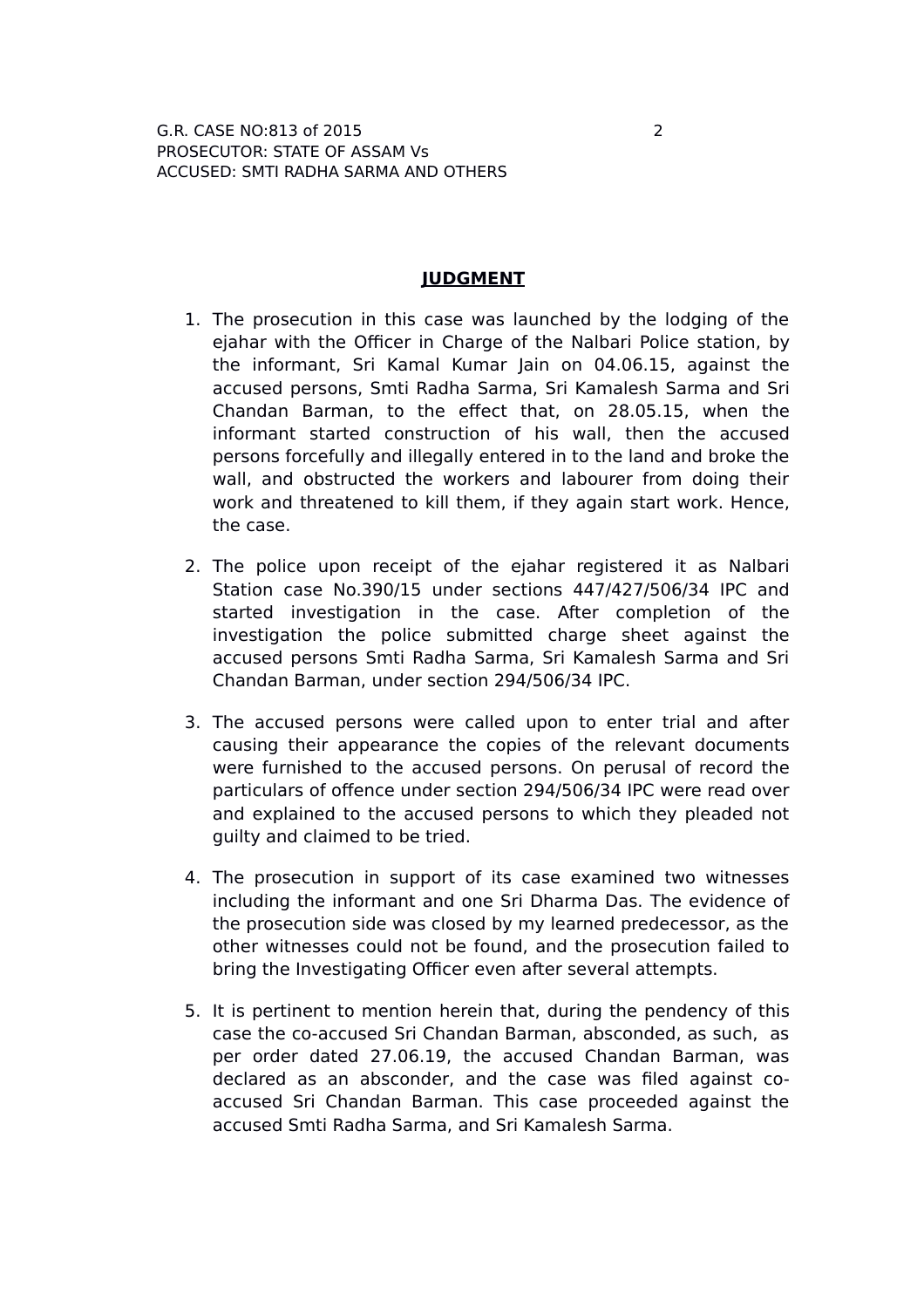- 6. The statement of the accused persons under section 313 of CrPC, are recorded, and the accused persons denied of committing the alleged offences.
- 7. I have heard both the parties. I have heard the learned counsel for the accused who submitted that there is no material against the accused persons; as such the accused persons need to be acquitted.
- 8. Upon hearing and on perusal of record I have formulated the following points for determination-

# **POINTS FOR DETERMINATION :**

- (i) Whether the accused persons, on 28.05.15, at Baruah Road, ward No.06, Nalbari town under Nalbari P.S., in furtherance of their common intention, used language against the informant Sri Kamal Jain, and his employed labours and Mason, in a public place, causing annoyance to the others and thereby committed the offence under section 294/34 IPC ?
- (ii) Whether the accused persons, on 28.05.15 at Baruah Road, Ward No.06, Nalbari town under Nalbari P.S., in furtherance of their common intention, criminally intimidated the informant and his labours and Mason, by threatening to kill them, and thereby committed the offence under section 506/34 of IPC?
- 9. Now let me discuss the materials on record and try to arrive at a definite finding as regards the points for determination.

# **DISCUSSION, DECISION AND REASONS FOR THE DECISION:**

# **POINT FOR DETERMINATION NOS.1 & 2:**

10.Both the points for determination are taken together for discussion as they are intricately connected to each other.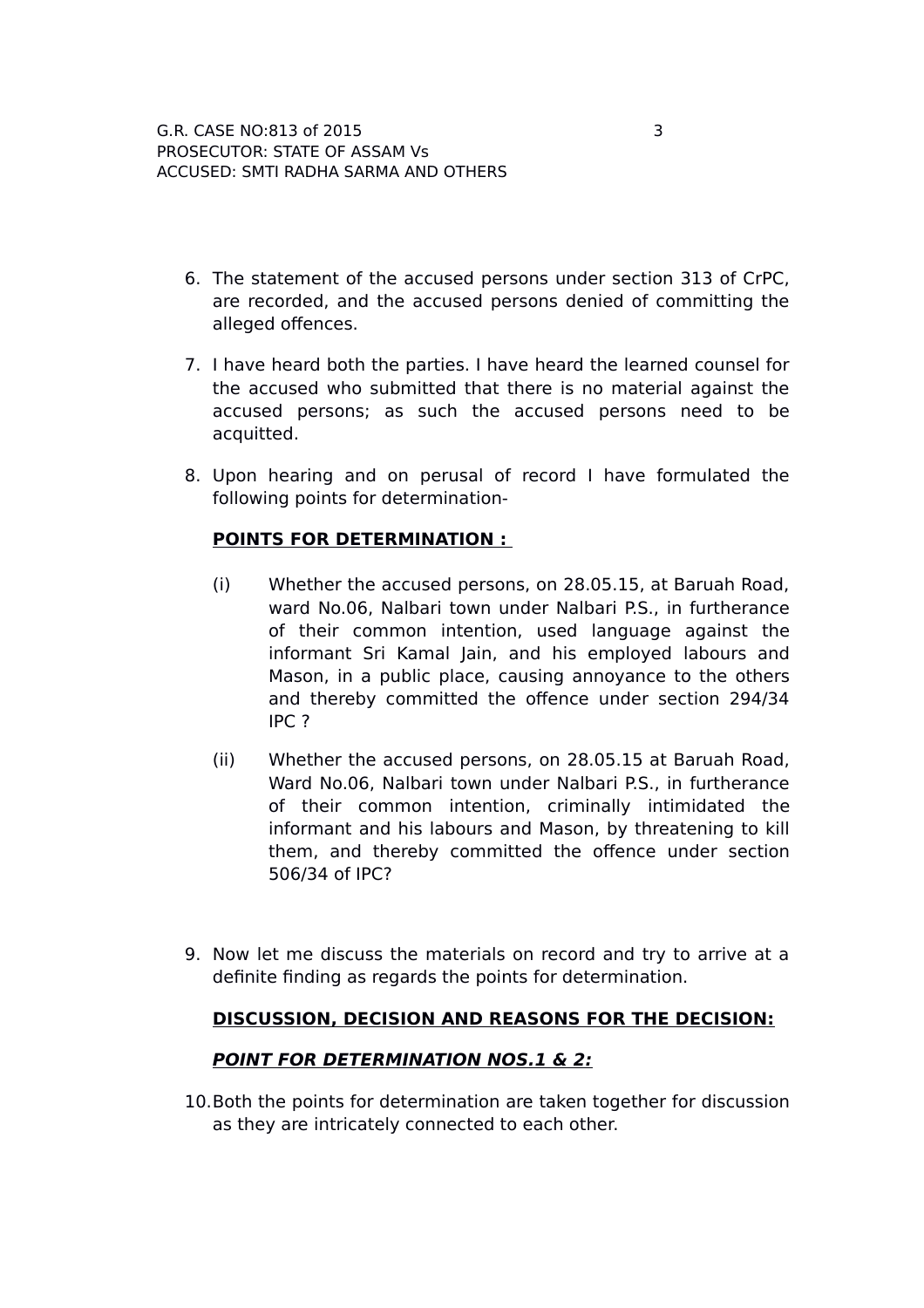- 11.The prosecution has examined two witnesses including the informant himself and one Sri Dharma Das in support of its case.
- 12.The PW1, Sri Kamal Kumar Jain, who is the informant of this case, has stated that the accused persons are his neighbors, and in the year 2013 the accused Smti. Radha Sarma had lodged a Misc. Case before the Executive Magistrate and stopped the construction work of the wall and when the case was dropped then, on 28.05.15 at about 11 a.m., when he again started constructing the wall of his house by employing labours, at that time, the three accused persons, came and broke the wall and threatened the labours, and he was present at that time, later after five days of the incident he lodged the ejahar against the accused persons. Exhibit.1 is the ejahar and Exhibit.1(1) is his signature.

In cross examination, the PW1 admitted that in T.S.No.56/07, which he lodged against accused Smti. Radha Sarma, before the Hon'ble Munsiff Court, the Hon'ble court has gave judgment against him and in the Appeal also the Hon'ble court gave judgment against him. Further , the PW1, to the answer to the Court question replied that he employed two labours, but now, he do not remember their names.

- 13.The PW2 Sri Dharma Das, is an independent witness, and he has stated that he knows that both the parties are having a land dispute between themselves, and on the day of incident he heard the informant shouting at house, and at that time he crossed the house of the informant in bike.
- 14.On perusal of the case record, it is seen that the prosecution has examined only these two witnesses, and the PW1, in his evidence did not state that the accused persons used obscene language against him or any other person, further the PW1, stated that the accused persons threatened his labours, but he did not mention as to what the accused persons threatened to the labours, moreover , the prosecution did not examine the labours who were allegedly threatened and against whom obscene words were used. The informant himself does not remember the names of the victims.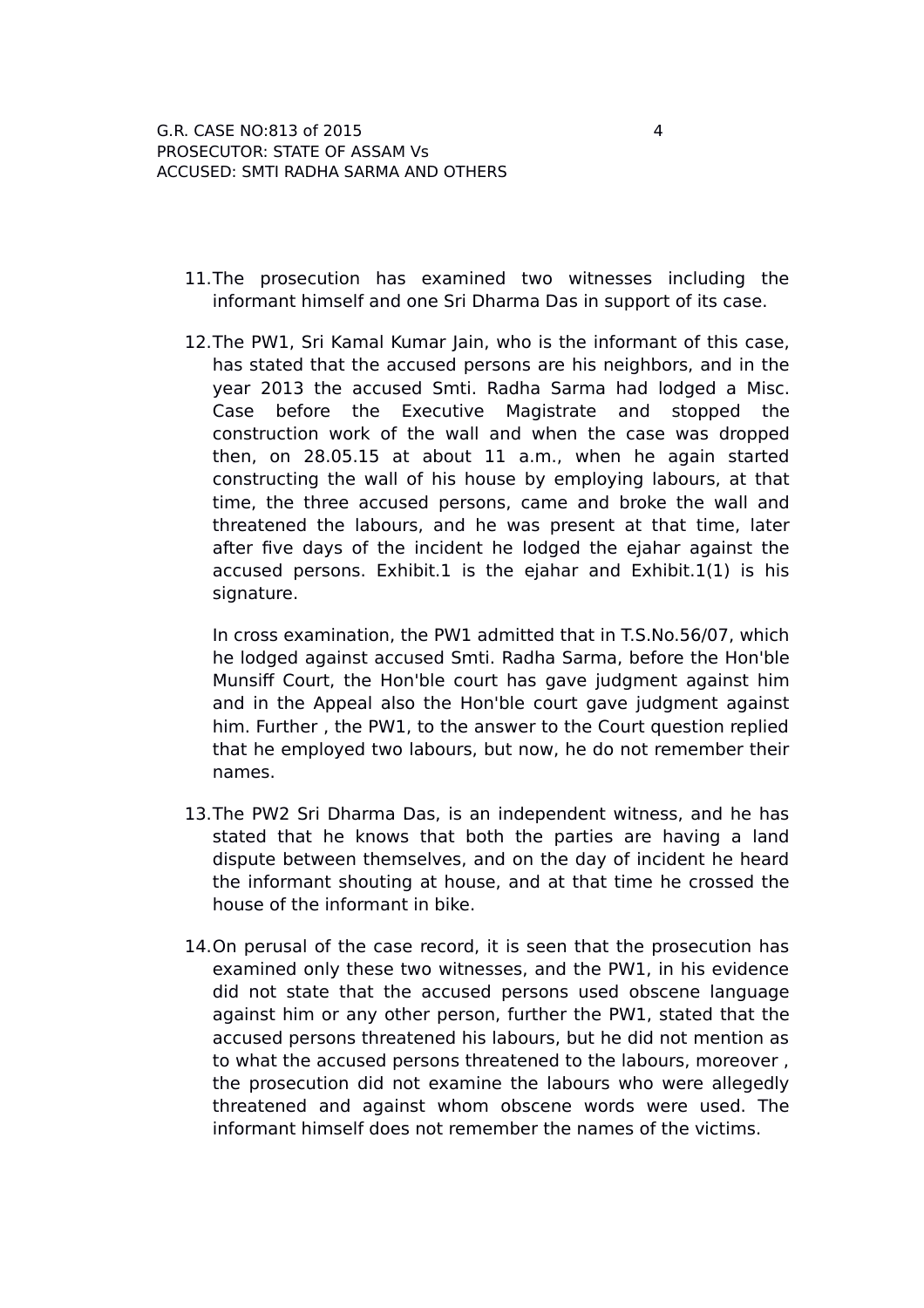- 15.In addition to the above , the prosecution examined the PW2, who heard the informant shouting rather than the accused persons. Hence , from the above it is clear that the prosecution miserably failed to prove the ingredients of the charges against the accused persons under section 294/506/34 IPC .
- 16.Further, admittedly the PW1/Informant , lodged the case against the accused persons after a delay of 5 days, and he explained that he got delayed because he had to collect some requisite documents, which is not a satisfactory reason , considering the facts of the case which are criminal in nature rather than civil, thus it clearly reflects the informant lodged this case against the accused persons as an afterthought based on concocted facts, and maybe that is the reason the informant does not remember the names of the labours, who are the victims and eye witnesses , of this case, and they could have thrown some light to the exact occurrence that took place.
- 17.In view of the above discussion it is held that the prosecution has failed to prove the points for determination.
- 18. DECISION: The prosecution has failed to prove the charges against the accused persons under section 294/506/34 of IPC, and therefore, the points for determinations are answered in negative, in favour of the accused persons.

### **ORDER**

- 19.In view of the discussions made above and the decision reached therein it is held that the prosecution has failed to prove the charges against the accused persons, namely Sri Kamalesh Sarma and Smti Radha Sarma; as such the accused persons are acquitted of the charges under section 294/506/34 IPC and they are set at liberty.
- 20.The bail bond of the accused persons and their surety shall remain in force for six months from today.
- 21.The case is disposed of on contest without cost.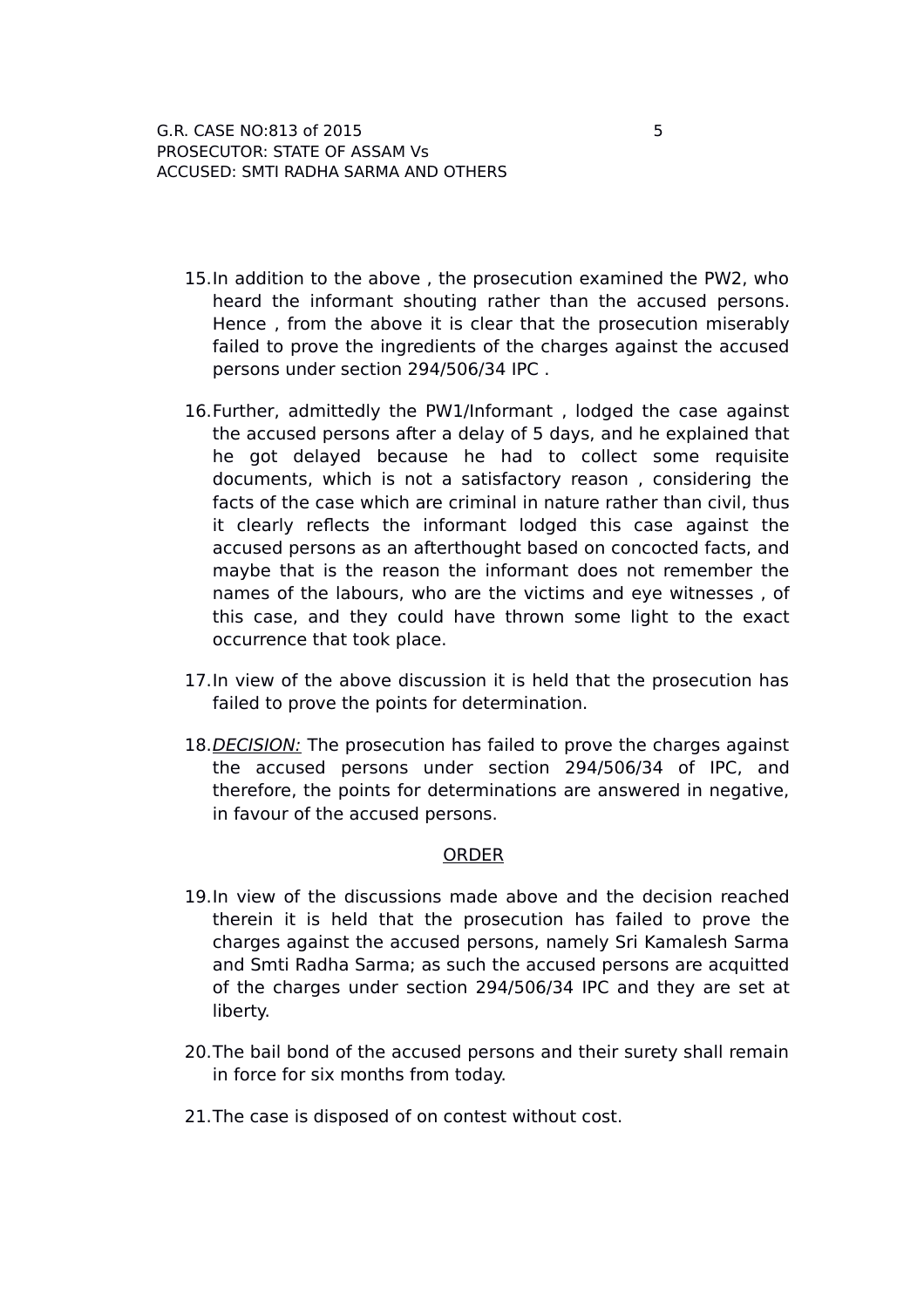### G.R. CASE NO:813 of 2015 6 PROSECUTOR: STATE OF ASSAM Vs ACCUSED: SMTI RADHA SARMA AND OTHERS

Given under my hand and the seal of this court on this the 19<sup>th</sup> day of July, 2019 at Nalbari.

Shalma Azaz,

S.D.J.M., (S), NALBARI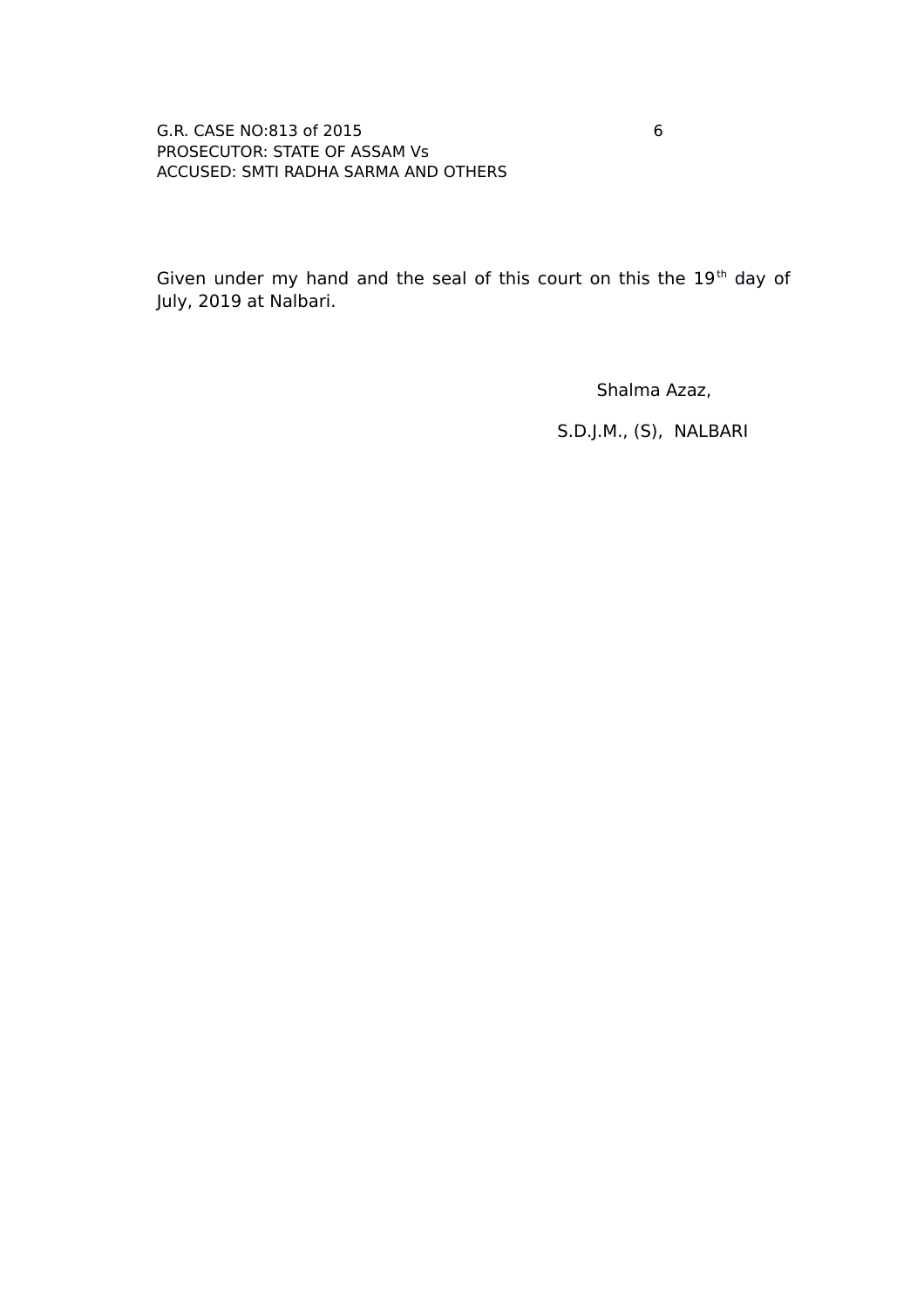G.R. CASE NO:813 of 2015 7 PROSECUTOR: STATE OF ASSAM Vs ACCUSED: SMTI RADHA SARMA AND OTHERS

# **APPENDIX**

# **PROSECUTION EXHIBITS:**

- 1. Exhibit-1, FIR.
- 2. Exhibit-2, Signature of informant Sri Kamal Kurmar Jain.

# **DEFENCE EXHIBITS**

NONE

# **PROSECUTION WITNESSES**

- 1) Sri Kamal Kumar Jain, informant.
- 2) Sri Dharma Das.

# **DEFENCE WITNESSES**

NONE

Shalma Azaz,

S.D.J.M., (S),

Nalbari.